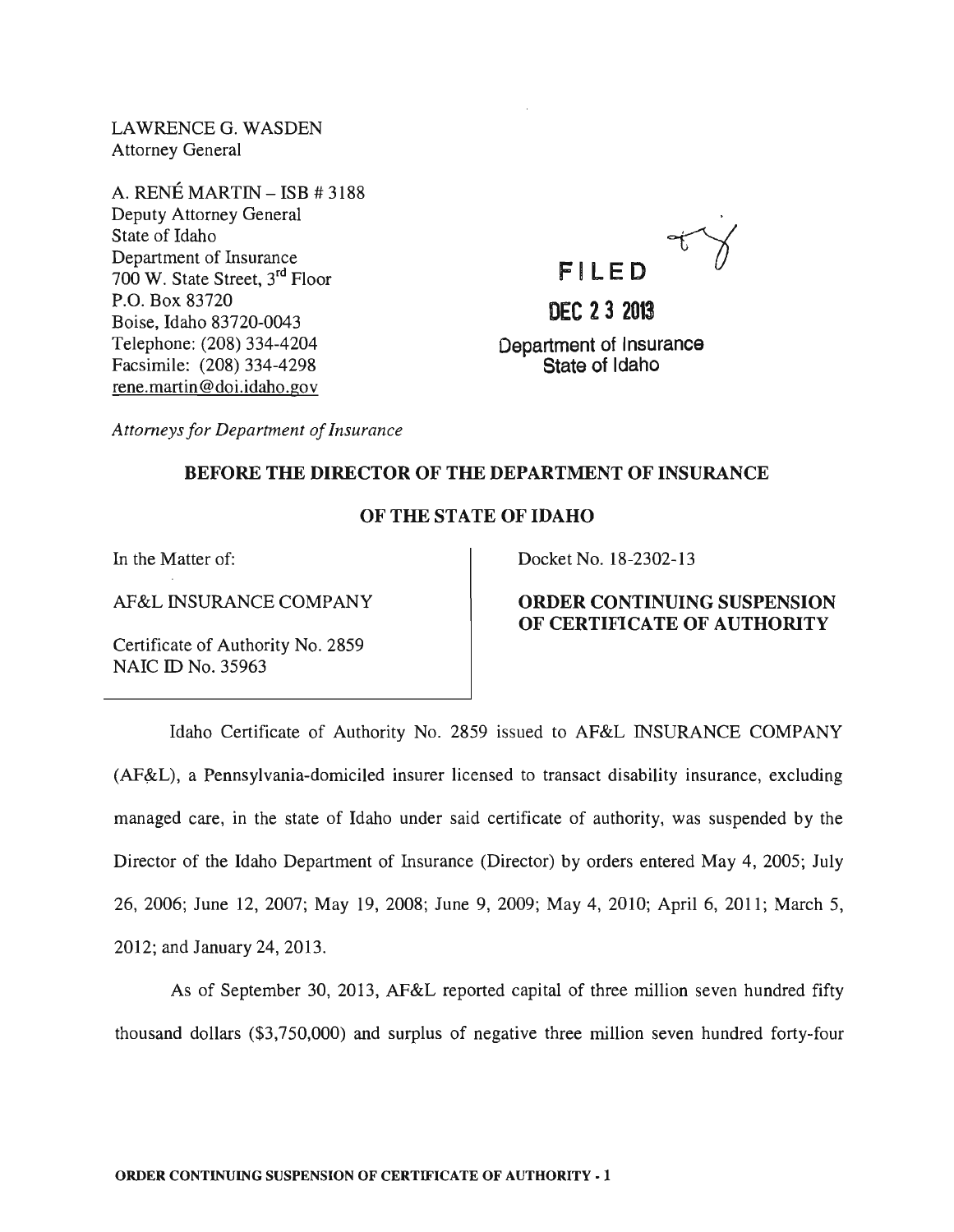thousand eight hundred fifty dollars (-\$3,744,850), as reflected in its statutory financial statement of that date.

The Director, having reviewed the foregoing and the requirements of Idaho Code §§ 41-  $313(1)$  and  $41-326(1)(b)$ , and good cause appearing therefor,

THE DIRECTOR HEREBY FINDS that AF&L does not meet the requirements for maintaining surplus set forth at Idaho Code  $\S$  41-313(1), and thus fails to meet the requirements for holding a certificate of authority in the state of Idaho.

NOW, THEREFORE, IT IS HEREBY ORDERED, pursuant to Idaho Code § 41- 326(1)(b), that Certificate of Authority No. 2859 issued to AF&L be CONTINUED IN SUSPENSION, effective immediately, for a period of one (1) year from the date of this order. The Director may terminate the suspension sooner if the cause for said suspension is corrected and AF&L is otherwise in compliance with title 41, Idaho Code.

IT IS FURTHER ORDERED that AF&L shall comply with the requirements of Idaho Code § 41-329, including § 41-329(2), which states: "During the suspension period the insurer shall not solicit or write any new business in this state, but shall file its annual statement, pay fees, licenses, and taxes as required under this code, and may service its business already in force in this state, as if the certificate of authority had continued in force."

IT IS FURTHER ORDERED, pursuant to Idaho Code § 41-330(1), that, within four (4) days after notice of this suspension is provided, AF&L shall notify, by any available means, every person authorized to write business in the state of Idaho by said insurance company, to immediately cease to write any further insurance business for AF&L in Idaho, unless AF&L has already taken such action pursuant to prior order of suspension by the Director.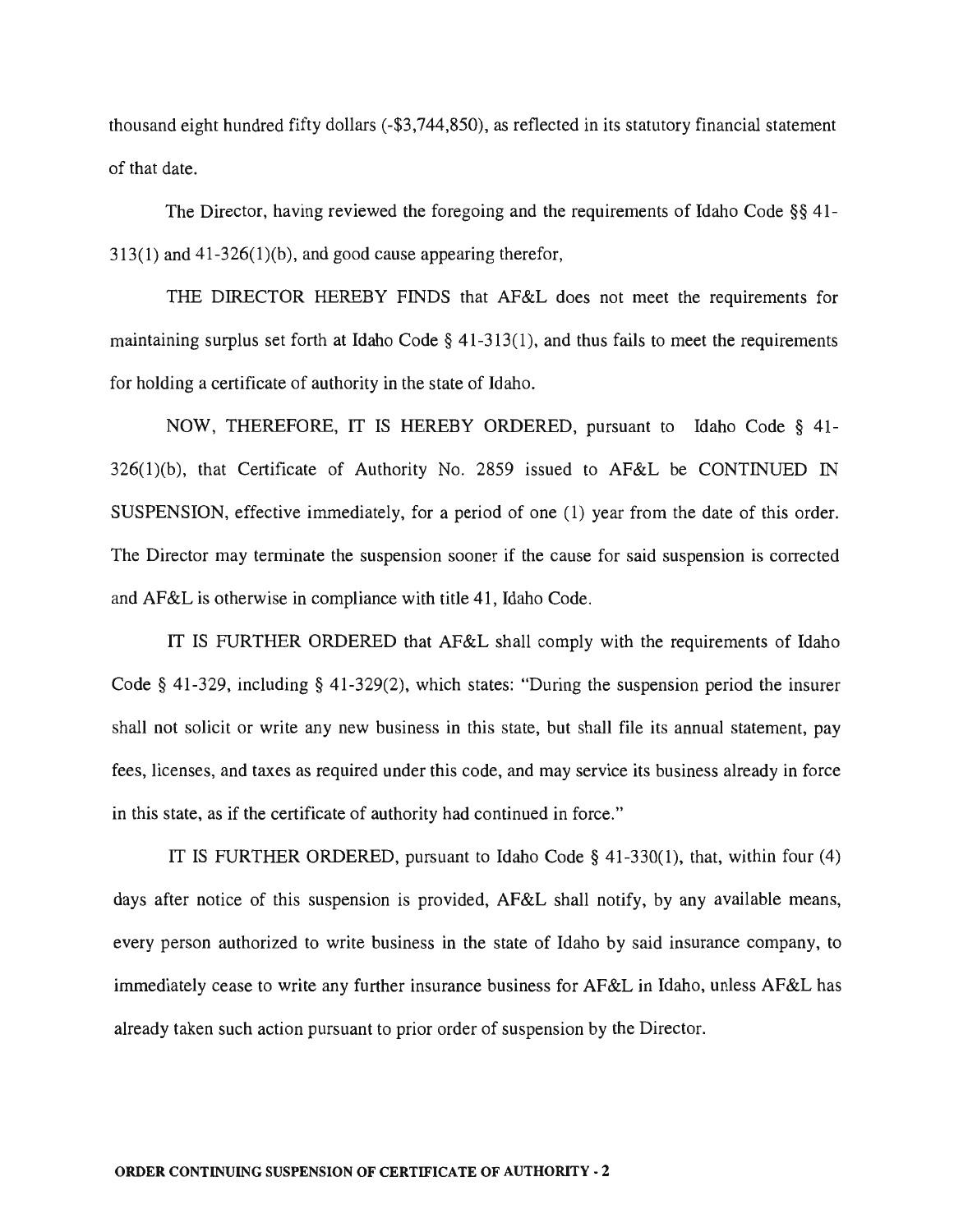DATED this  $\frac{13}{\text{day}}$  of December, 2013.

STATE OF IDAHO DEPARTMENT OF INSURANCE Maur/eal WILL

Director

## **NOTIFICATION OF RIGHTS**

This is a final order of the Director. Any party may file a motion for reconsideration of this final order within fourteen (14) days of the service date of this order. The agency will dispose of the petition for reconsideration within twenty-one (21) days of its receipt, or the petition will be considered denied by operation of law. *See* Idaho Code § 67-5246(4).

Pursuant to Idaho Code §§ 67-5270 and 67-5272, any party aggrieved by this final order or orders previously issued in this case may appeal this final order and all previously issued orders in this case to district court by filing a petition in the district court of the county in which:

- i. A hearing was held,
- ii. The final agency action was taken,
- iii. The party seeking review of the order resides, or operates its principal place of business in Idaho, or
- iv. The real property or personal property that was the subject of the agency action is located.

An appeal must be filed within twenty-eight (28) days of (a) the service date of this final order, (b) an order denying petition for reconsideration, or (c) the failure within twenty-one (21) days to grant or deny a petition for reconsideration, whichever is later. *See* Idaho Code § 67-5273. The filing of an appeal to district court does not itself stay the effectiveness or enforcement of the order under appeal.